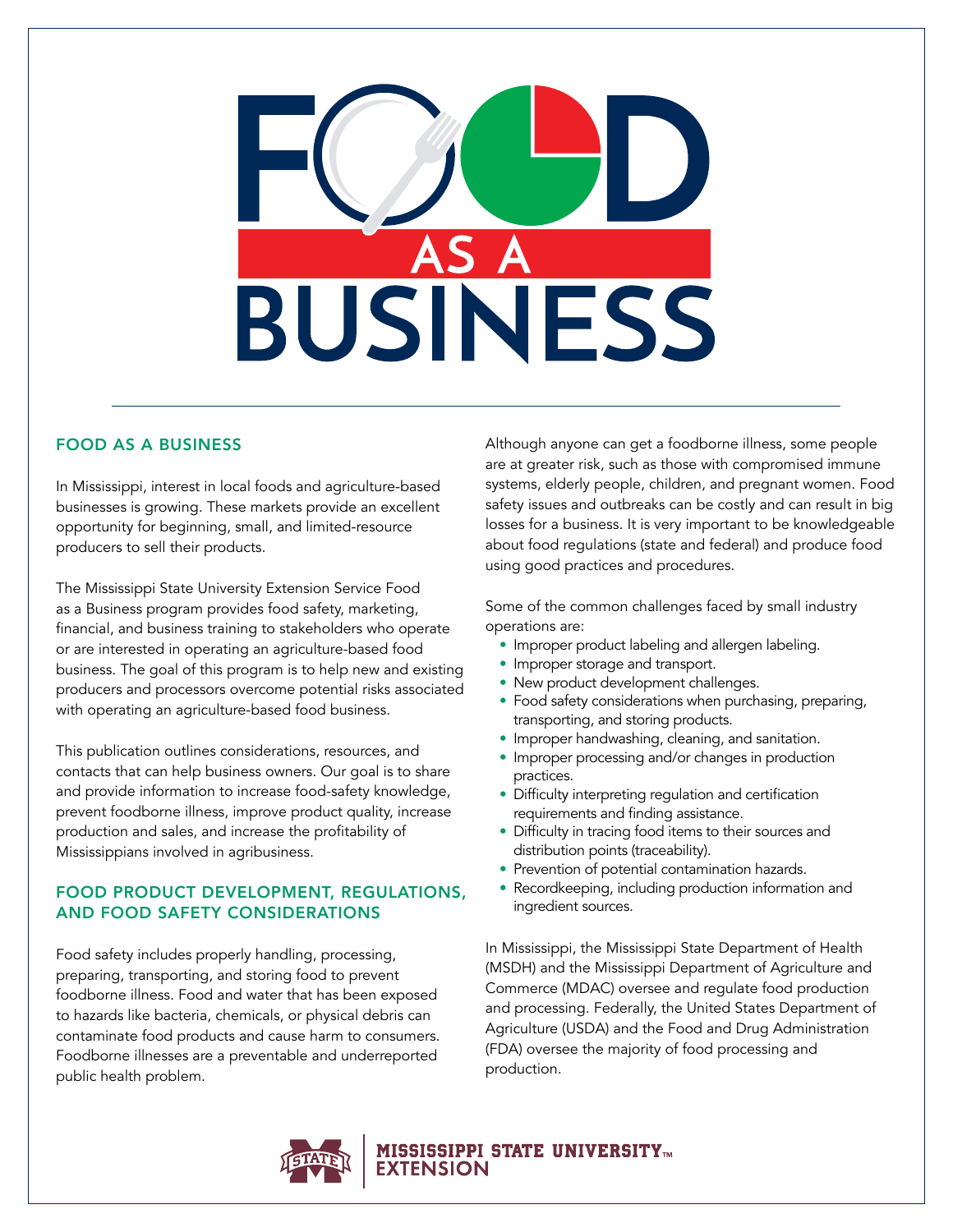In Mississippi, recent laws have allowed for "cottage food" production on a limited basis. The MSDH generally oversees cottage foods. Cottage food operations are a great way for food entrepreneurs to start their businesses. Farmers' markets in Mississippi allow for produce (fruits and vegetables), cottage food products (non-potentially hazardous, nonperishable items), eggs, dairy, meat, and poultry to be sold.

If you are interested in selling, make sure to be familiar with the proper laws and regulations pertaining to the commodity you produce. Some commodities require additional steps, certifications, inspections, and requirements to sell at farmers' markets, restaurants, retail outlets, and to consumers.

For specific commodity assistance, food regulations, and requirements for meat, poultry, eggs, animal health, and produce, contact the Mississippi Department of Agriculture and Commerce (*[www.mdac.ms.gov](http://www.mdac.ms.gov)*).

For specific commodity assistance, food regulations, and requirements for processed food (other than meat, poultry, catfish), cottage food, dairy, fish and seafood, restaurants, retail, and catering, contact the Mississippi State Department of Health (*[www.msdh.ms.gov](http://www.msdh.ms.gov)*).

To learn more about how MSU Extension can help with your food operations, visit *[extension.msstate.edu](http://extension.msstate.edu)* or contact Dr. Courtney Crist at *[cac400@msstate.edu](mailto:cac400%40msstate.edu?subject=)*.

# BUSINESS AND LEGAL CONSIDERATIONS

Potential food safety liabilities from "farm to fork" are an important factor in determining legal risks and business setup. Producers and processors must understand the requirements to meet local, state, national, and international regulations and certifications.

In addition, the legal structure of a business is an important consideration, as it will determine the level of personal liability the business owner can be subject to. Some of the business structure options are:

- Sole proprietorship. One person operating a business as an individual. It is a simple and inexpensive business structure to establish. Profits are taxed to the owner; the tax rate is usually lower than for a corporation. The business owner is personally liable for any business debt or liability.
- Partnership. Two or more people join in the operation and management of a business. Profits are taxed to the partners based on percentage of ownership. A written agreement is recommended for this structure.
- Limited liability company (LLC). Combination of corporate and partnership characteristics. This is a separate legal entity from the owners, and taxes must be filed with the state.
- Corporation. A separate legal entity having its own rights, privileges, and liabilities apart from the owners.
	- Sub-S corporation. May be taxed as a partnership or sole proprietorship.
	- C corporation. Double taxation on earnings and distribution of dividends.

Here are some other factors to keep in mind to control legal risks when establishing a business:

- Consult an attorney and business counselor.
- Hire an accountant/Certified Public Accountant (CPA).
- Invest in a good bookkeeping system.
- Check for any issues or requirements of the planning department that oversees your business location.
- Obtain business insurance.

# *Mississippi Small Business Development Center*

The Mississippi Small Business Development Center helps small business entrepreneurs. Offices are located regionally and are housed with community colleges and universities around the state. Counselors are available to assist and coach entrepreneurs with navigating their business development.

This center provides free educational materials, workshops, and business coaching to small-business entrepreneurs. Seminars and workshops include:

- Starting a Business First Steps. Covers the basic factors to consider when starting a business, including:
	- Regulations such as licenses and permits.
	- Legal form of business ownership and its impact on liability and taxes.
	- Capital requirements and financing.
	- Development of a business plan, including a marketing plan to forecast potential revenue.
- How to Develop a Business Plan. The MSBSC offers seminars designed to help you prepare a business plan. The parts of the business plan are explained (i.e., industry research, description of company products and services, identifying target customer groups, and developing a marketing plan). Financial components discussed are startup costs and preparation of a projected cash-flow statement. Preparing a business plan is important in order to evaluate progress and to determine feasibility. Developing a solid business plan is also important when requesting financing from banks or investors.
- Being Credit Smart. Establishing and maintaining good credit is very important.
- Cash Flow Projections for Your Business. It is important to know the process of establishing and analyzing cash-flow projection numbers for your business plan.

To learn more about business options and MSBDC services and workshops, visit *[www.mssbdc.org](http://www.mssbdc.org)*.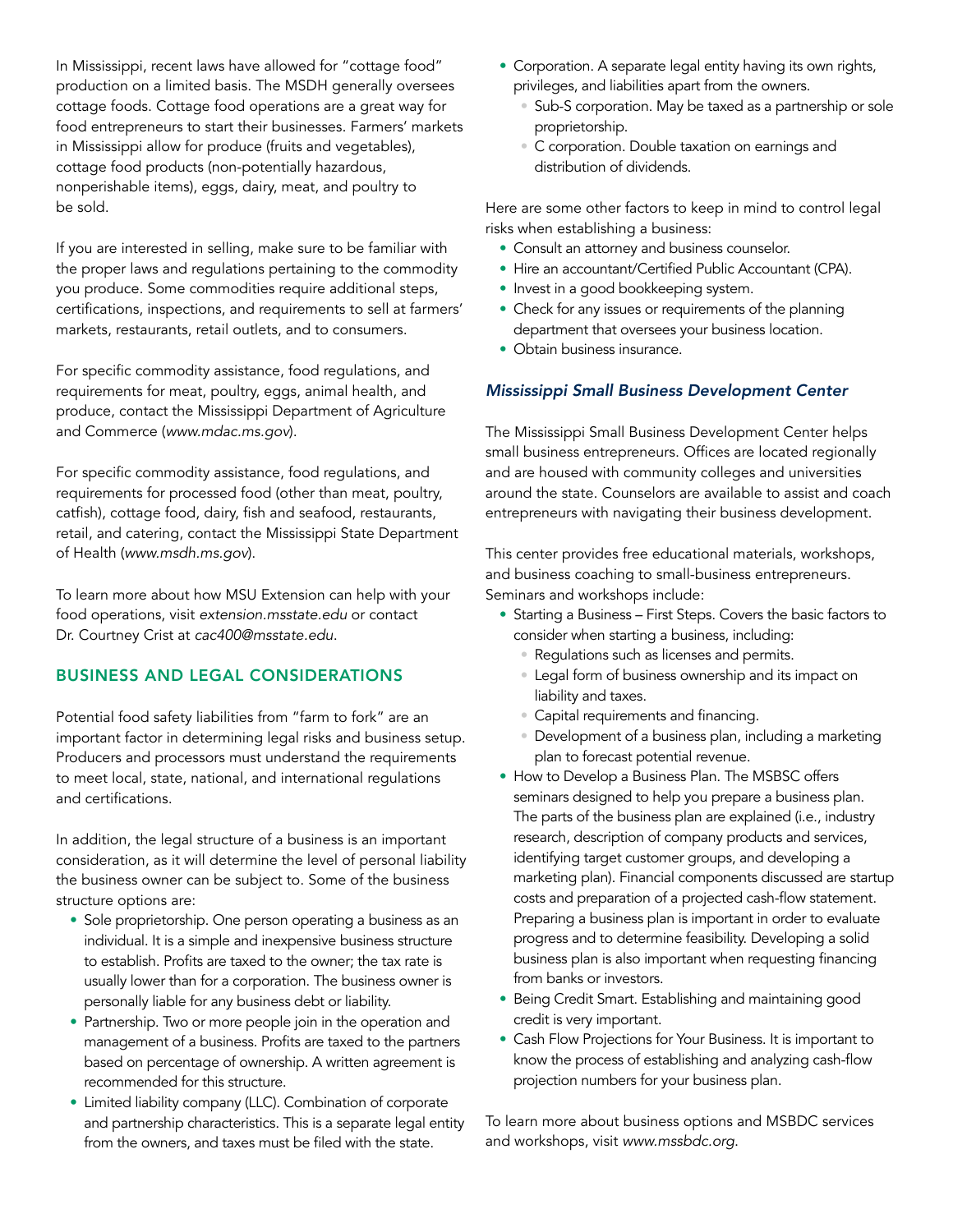## MARKETING CONSIDERATIONS

Marketing strategies are important to gain access to the right market channels and obtain fair prices to cover costs and make a profit. With changing consumer preferences and the availability of new marketing tools such as online marketing, producers need a marketing strategy to be competitive in the market. In today's world, it is important to create a strong media presence to advertise your company and your products, even if you are a small producer and/or processor.

Online media outlets could be an effective tool to communicate with your target customers. In order to successfully market your products and services, it is important that you identify your target consumers and their preferences. You should develop a strong and focused marketing message around the characteristics of your intended audience.

Some options to increase your online media presence are having your own website, listing your business with Google, and creating a social media presence. Facebook and Twitter are widely used by many agriculture-based food businesses.

To learn more about how MSU Extension can help with online and social media marketing, visit *[brickstoclicks.extension.](https://brickstoclicks.extension.msstate.edu/) [msstate.edu](https://brickstoclicks.extension.msstate.edu/)* or contact Dr. James Barnes at *[james.barnes@msstate.edu](mailto:mailto:james.barnes%40msstate.edu?subject=)*.

# FINANCIAL CONSIDERATIONS

As with any business, financial risks are part of the day-today business operations. Financial management will impact a business's growth and viability.

Below is a list of financial strategies to lower or better manage your exposure to risk:

- Develop a solid business plan along with action steps.
- Understand how to estimate production costs. Identify the main cost categories in your business to determine total production costs. Identifying these costs will be the first step in determining a good price for your products.
- Identify the right price for your products. The main considerations in determining a selling price are production costs, quality of your products, market outlet for your products, location, demand factors, and competition.
- Maintain good production and financial records. These records should be used for future production and financial decisions (such as identifying a profitable crop/product mix, expansion, and investment).

To learn more about how MSU Extension can help with budgeting, record-keeping tools, and cost and price determination, visit *[extension.msstate.edu](http://extension.msstate.edu/)* or contact Dr. Elizabeth Canales at *[dec249@msstate.edu](mailto:mailto:dec249%40msstate.edu?subject=)*.

## STATEWIDE OPPORTUNITIES, MARKETING, AND GRANT PROGRAMS

The Mississippi Department of Agriculture and Commerce (MDAC) provides a wealth of resources and programs for producers:

- GAP/GHP cost-share program. This program reimburses farmers 75 percent of the cost of obtaining Good Agricultural Practices (GAP) and Good Handling Practices (GHP) certification, up to \$500, on a first come, first serve basis.
- Organic cost-share. For producers seeking organic certification, this program will reimburse up to \$750 on a first come, first serve basis.
- State branding opportunities.
	- Genuine MS branding program (formerly Make Mine Mississippi). This program provides state-branding opportunities for products created and produced by Mississippi farmers and entrepreneurs. For additional information on how to become a member, advertise your products and business, or find Mississippi products, please visit *[genuinems.com](https://genuinems.com/)* or email your questions to *[Info@GenuineMS.com](mailto:mailto:info%40genuinems.com?subject=)*.
	- Farm to School Program. This is a national network that provides information on community-building through local food sourcing, educational gardens, and agricultural curriculum in schools.
	- Road signage. The Mississippi Department of Transportation offers signage to eligible operations for directions to their location (for a fee).
	- Agritourism Limited Liability program. This program provides landowners added liability protection as long as they provide security and hazard alerts for visitors of the operation. Visit the Mississippi Agritourism mobile app for agritourism sites in Mississippi, special events, and maps and directions. Also, to learn more about the Mississippi Agritourism Limited Liability Law, see [MSU](http://extension.msstate.edu/publications/publications/understanding-the-mississippi-agritourism-limited-liability-law)  [Extension Publication 3002 Understanding the Mississippi](http://extension.msstate.edu/publications/publications/understanding-the-mississippi-agritourism-limited-liability-law)  [Agritourism Limited Liability Law](http://extension.msstate.edu/publications/publications/understanding-the-mississippi-agritourism-limited-liability-law) (*[http://extension.](http://extension.msstate.edu/publications/publications/understanding-the-mississippi-agritourism-limited-liability-law) [msstate.edu/publications/publications/understanding-the](http://extension.msstate.edu/publications/publications/understanding-the-mississippi-agritourism-limited-liability-law)[mississippi-agritourism-limited-liability-law](http://extension.msstate.edu/publications/publications/understanding-the-mississippi-agritourism-limited-liability-law)*).

To learn more about these programs, visit the Mississippi Department of Agriculture and Commerce website at *[www.mdac.ms.gov](http://www.mdac.ms.gov)*.

# SUMMARY

Knowledge is key to identifying business needs, developing growth strategies, and reducing risks. We encourage producers to take advantage of resources and educational opportunities available through the Mississippi State University Extension Service (such as Food as a Business workshops) and other organizations supporting producers and processors in Mississippi.